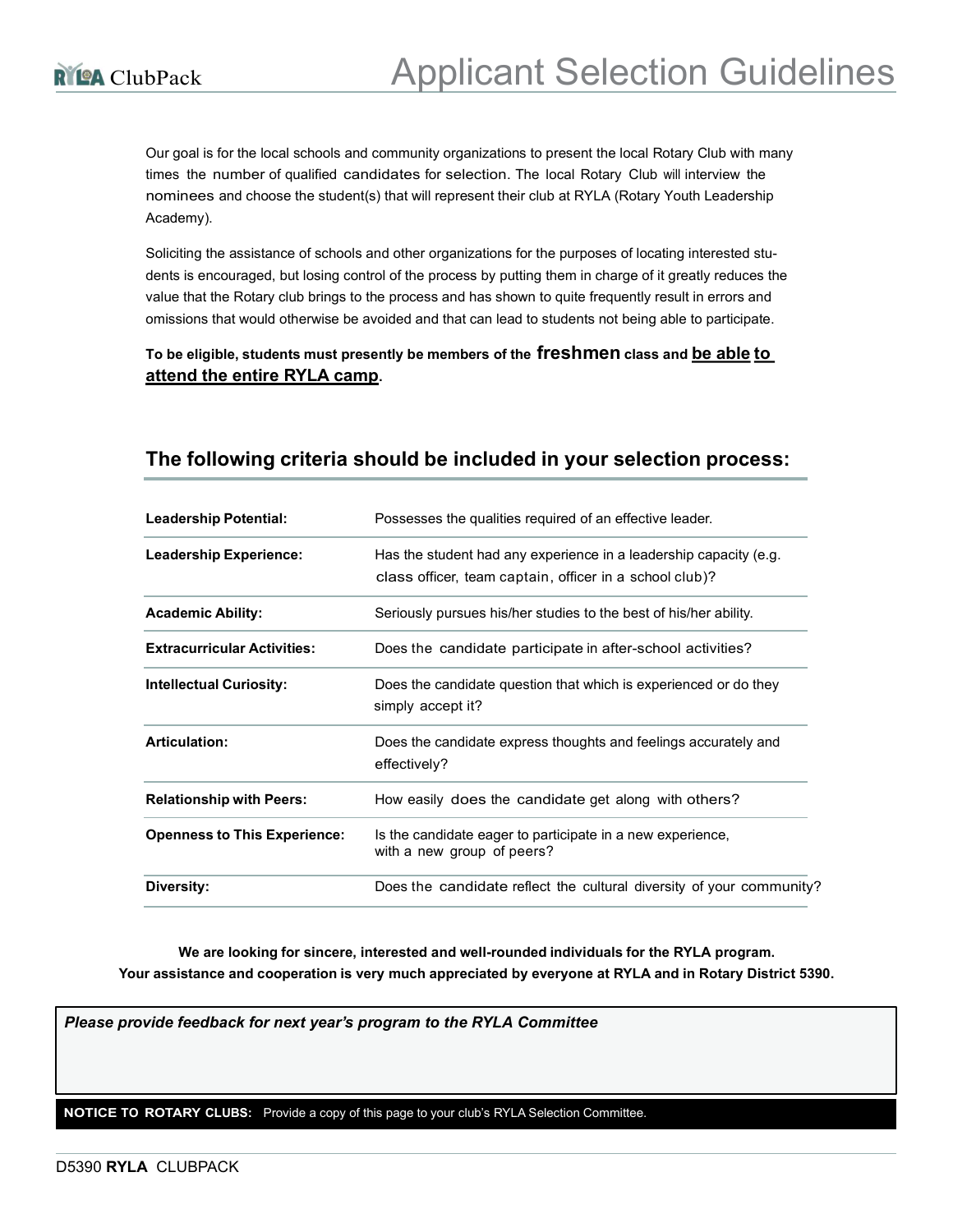The following questions have been used successfully by various Rotary Club RYLA representatives in the past. They are provided as examples; please feel to use any appropriate alternate questions.

- 1. Do you have any interesting hobbies, outside interests?
- 2. How would you define leadership? What makes a good leader?
- 3. Who has history proven to be a good leader and why?

OR

Give an example of a good leader and why?

- 4. Have you ever been in a leadership role? When? How? Result?
- 5. Tell us about your organization/school/community activities.
- 6. What teacher has had the biggest influence on you? Why?
- 7. Tell us about the last book you read for pleasure? Why did you like it?
- 8. If you could change something about your organization/school/community, what would it be and how would you go about making the change?
- 9. What are some of your short-term and long-term goals?
- 10. Do you plan on accepting a leadership role in your next school year?
- 11. Define the term "manager". Are all managers leaders?
- 12. Agree or Disagree and explain your reasoning: Cooperation is better than competition in performing a task or solving a problem. (Interviewer: There is no right or wrong answer here)

| $13.$ $\frac{1}{2}$ $\frac{1}{2}$ $\frac{1}{2}$ $\frac{1}{2}$ $\frac{1}{2}$ $\frac{1}{2}$ $\frac{1}{2}$ $\frac{1}{2}$ $\frac{1}{2}$ $\frac{1}{2}$ $\frac{1}{2}$ $\frac{1}{2}$ $\frac{1}{2}$ $\frac{1}{2}$ $\frac{1}{2}$ $\frac{1}{2}$ $\frac{1}{2}$ $\frac{1}{2}$ $\frac{1}{2}$ $\frac{1}{2}$ $\frac{1}{2}$ $\frac{1$ |
|-----------------------------------------------------------------------------------------------------------------------------------------------------------------------------------------------------------------------------------------------------------------------------------------------------------------------|
|                                                                                                                                                                                                                                                                                                                       |
| $15.$ $\qquad \qquad$                                                                                                                                                                                                                                                                                                 |
|                                                                                                                                                                                                                                                                                                                       |
| 16.                                                                                                                                                                                                                                                                                                                   |
| 17.                                                                                                                                                                                                                                                                                                                   |

Please provide feedback for next year's program to the RYLA Committee

NOTICE TO ROTARY CLUBS: Provide a copy of this page to your club's RYLA Selection Committee.

## D5390 RYLA CLUBPACK